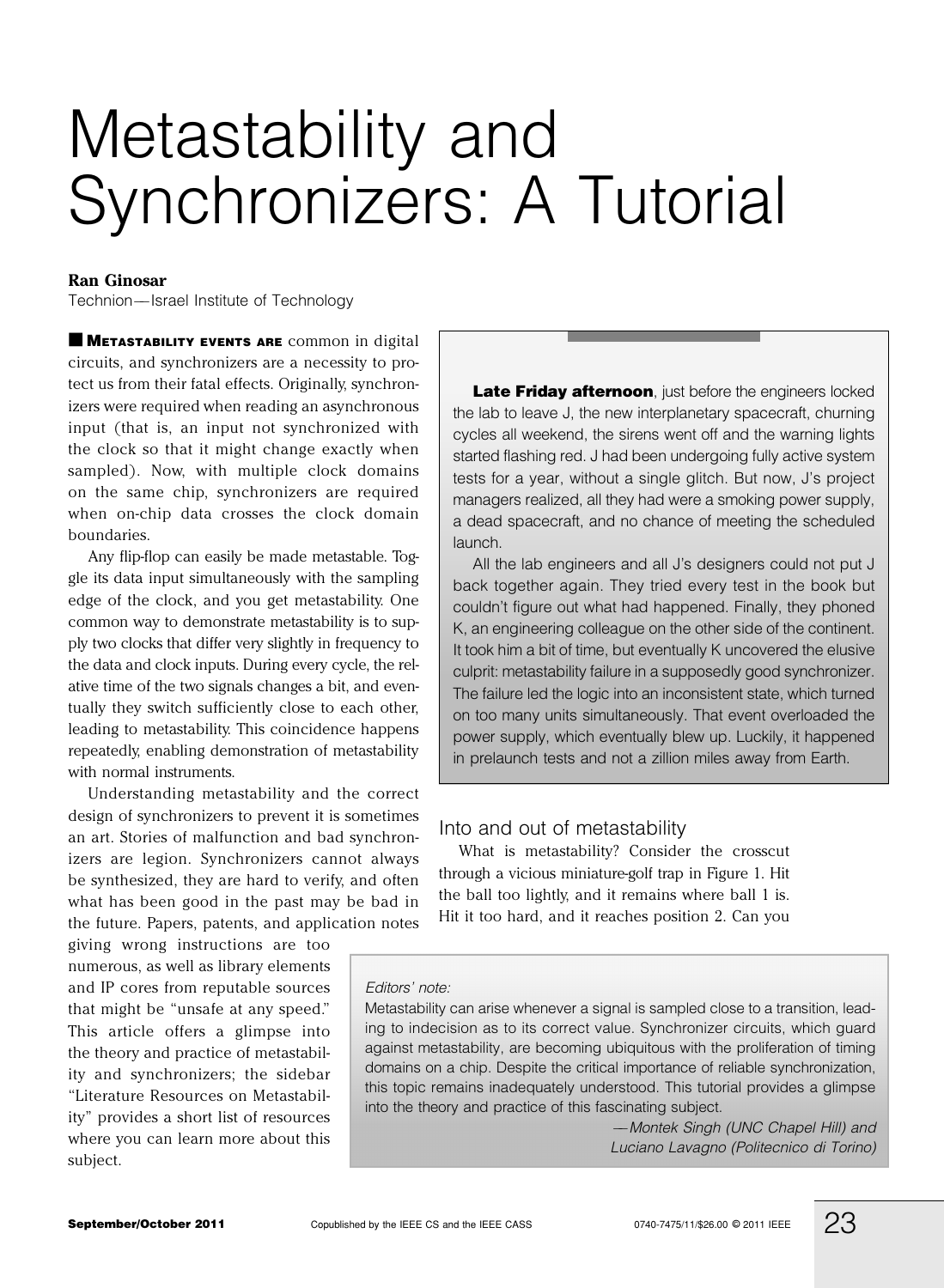

Figure 1. Mechanical metastability: the ball in the center position is "metastable" because the slightest disturbance will make it fall to either side.

make it stop and stay at the middle position? It is metastable, because even if your ball has landed and stopped there, the slightest disturbance (such as the wind) will make it fall to either side. And we cannot really tell to which side it will eventually fall.

In flip-flops, metastability means indecision as to whether the output should be 0 or 1. Let's consider a simplified circuit analysis model. The typical flip-flops comprise master and slave latches and decoupling inverters. In metastability, the voltage levels of nodes A and B of the master latch are roughly midway between logic 1 ( $V_{\text{DD}}$ ) and 0 (GND). Exact voltage levels depend on transistor sizing (by design, as well as due to arbitrary process variations) and are not necessarily the same for the two nodes. However, for the sake of simplicity, assume that they are  $(V_A = V_B = V_{DD}/2).$ 

#### Entering metastability

How does the master latch enter metastability? Consider the flip-flop in Figure 2a. Assume that the clock is low, node A is at 1, and input D changes from 0 to 1. As a result, node A is falling and node B is rising. When the clock rises, it disconnects the input from node A and closes the A-B loop. If A and B happen to be around their metastable levels, it would take them a long time to diverge toward legal digital values, as Figure 3 shows. In fact, one popular definition says that if the output of a flip-flop changes later than the nominal clock-to-Q propagation delay



Figure 2. Flip-flops, with four (a) and two (b) gate delays from D to Q.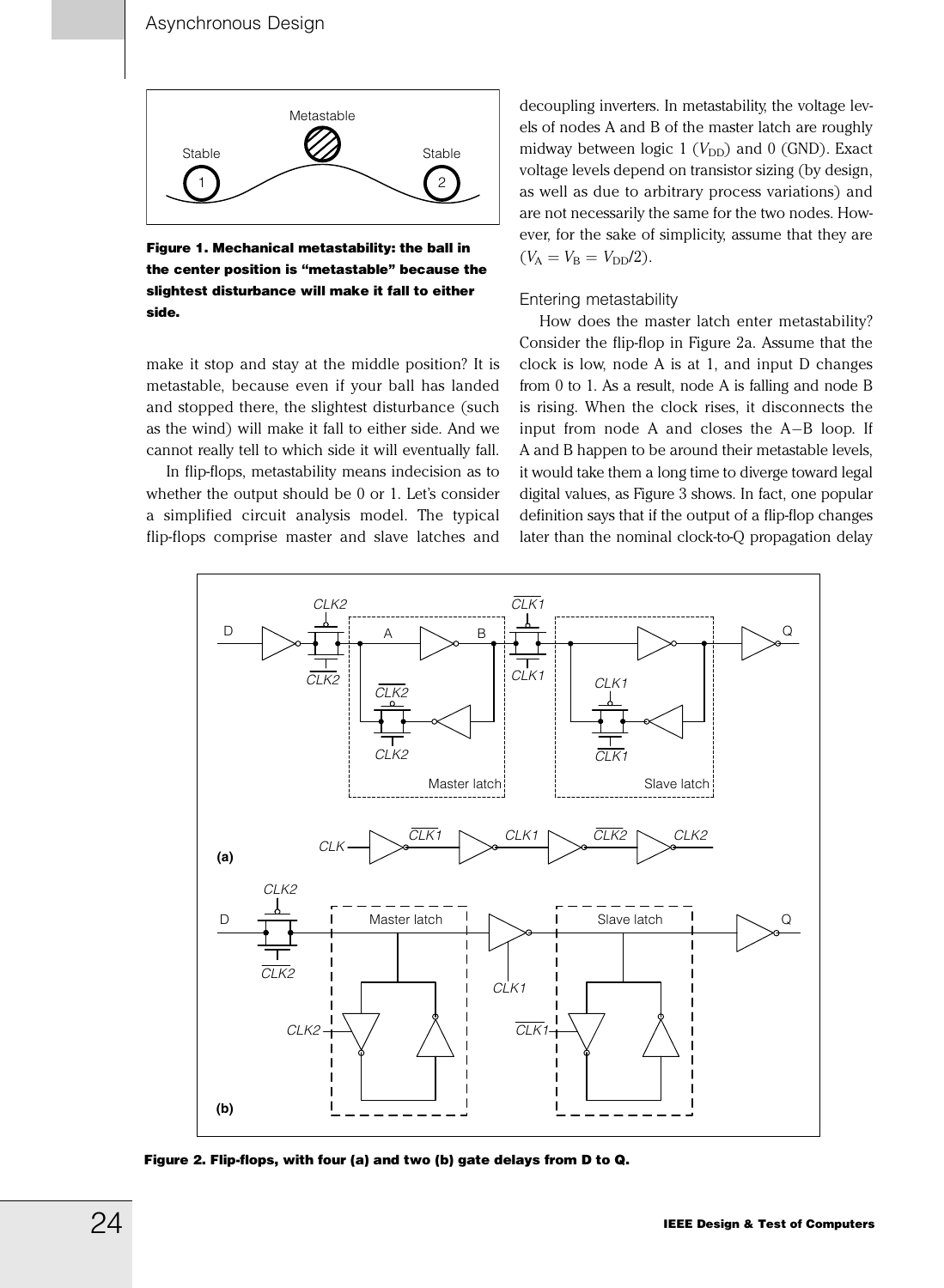$(t_{\text{DCO}})$ , then the flip-flop must have been metastable. We can simulate the effect by playing with the relative timing of clock and data until we obtain the desired result, as Figure 3 demonstrates. Incidentally, other badly timed inputs to the flip-flop (asynchronous reset, clear, and even too short a pulse of the clock due to bad clock gating) could also result in metastability.

When the coincidence of clock and data is unknown, we use probability to assess how likely the latch is to enter metastability (we focus on the master latch for now and discuss the entire flip-flop later). The simplest model for asynchronous input assumes that data is likely to change at any time with uniform distribution. We can define a short window  $T_w$ around the clock's sampling edge (sort of ''setupand-hold time'') such that if data changes during that window, the latch could become metastable (namely, the flip-flop output might change later than  $t_{\text{pCO}}$ ). If it is known that data has indeed changed sometime during a certain clock cycle—and since the occurrence of that change is uniformly distributed over clock cycle  $T_{\rm C}$ —the probability of entering metastability, which is the probability of D's having changed within the  $T_W$  window, is  $T_W/T_C = T_WF_C$  $(F_C$  is the clock frequency).

But D may not change every cycle; if it changes at a rate  $F<sub>D</sub>$ , then the rate of entering metastability becomes  $Rate = F_DF_CT_W$  For instance, if  $F_C$  = 1 GHz,  $F_D = 100$  MHz, and  $T_W = 20$  ps, then Rate = 2,000,000 times/sec. Indeed, the poor latch enters metastability often, twice per microsecond or once every 500 clock cycles. (Note that we traded probability for rate—we need that in the following discussion.)

#### Exiting metastability

Now that we know how often a latch has entered metastability, how fast does the latch exit from it? In metastability, the two inverters operate at their linear-transfer-function region and can be modeled, using small-signal analysis, as negative amplifiers (see Figure 4). Each inverter drives, through its output resistance  $R$ , a capacitive load  $C$  comprising the other inverter's input capacitance as well as any other external load connected to the node. Typically, the master latch becomes metastable and resolves before the second phase of the clock cycle. In rare cases, when the master latch resolves precisely half a cycle after the onset of metastability, the slave latch



Figure 3. Empirical circuit simulations of entering metastability in the master latch of Figure 2a. Charts show multiple inputs D, internal clock (CLK2) and multiple corresponding outputs Q (voltage vs. time). The input edge is moved in steps of 100 ps, 1 ps, and 0.1 fs in the top, middle, and bottom charts respectively.



Figure 4. Analog model of a metastable latch; the inverters are modeled as negative amplifiers.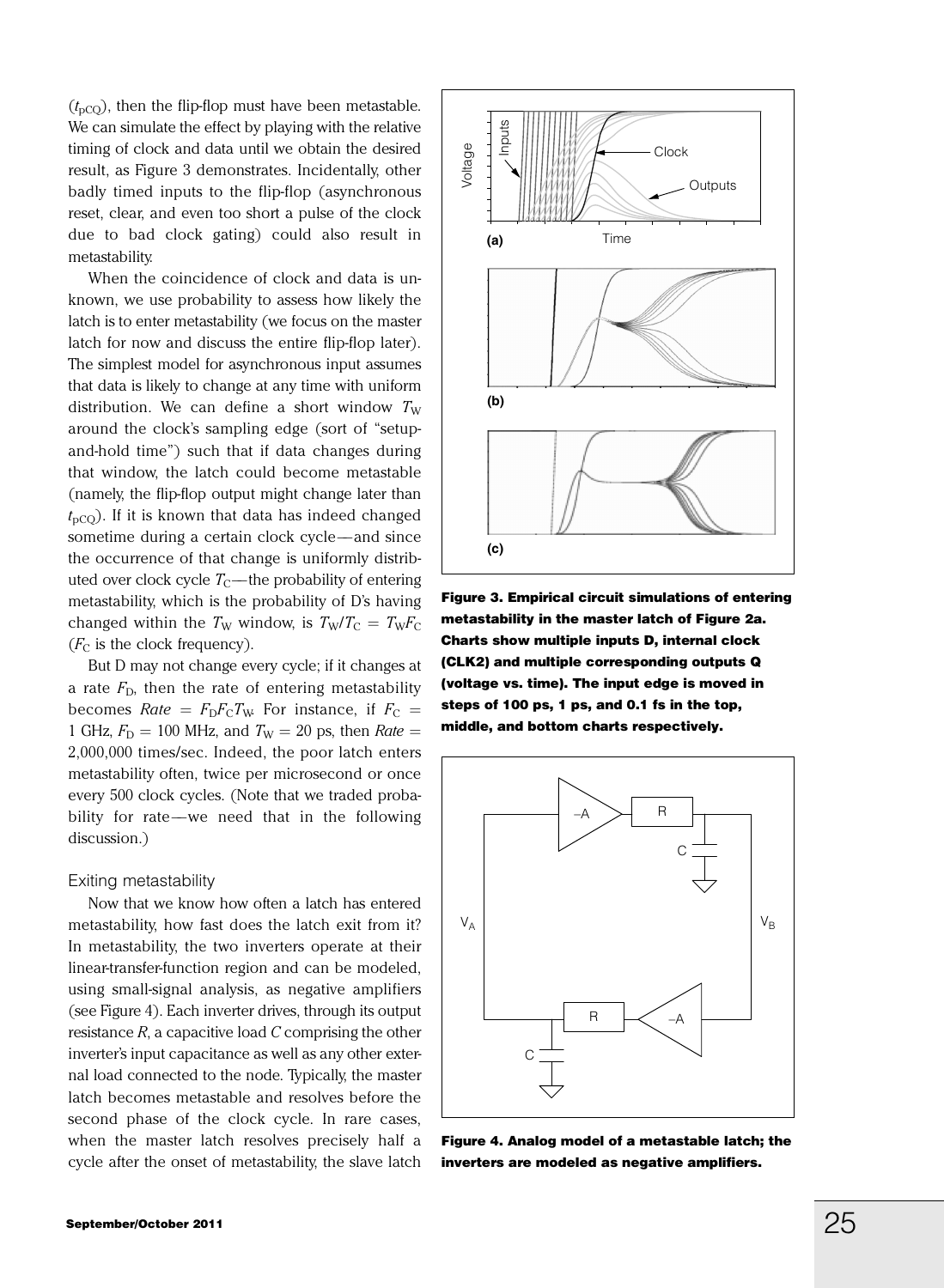

Figure 5. Simulation of exiting metastability: circuit (a) and voltage charts of the two latch nodes vs. time (b). The switch starts closed (applying  $V_0 = 1 \mu V$ ) and then opens up (at  $t =$ 1 ns) to allow the latch to resolve.



Figure 6. Log of the voltage difference of the two nodes of a resolving latch in Figure 5.

could enter metastability as a result (its input is changing exactly when its clock disconnects its input, and so on, thereby repeating the aforementioned master-latch scenario).

The simple model results in two first-order differential equations that can be combined into one, as follows:

$$
\frac{-AV_B - V_A}{R} = C \frac{dV_A}{dt}, \quad \frac{-AV_A - V_B}{R} = C \frac{dV_B}{dt}
$$

$$
-\frac{V_B - V_A + (V_A - V_B)}{R} = C \frac{d(V_A - V_B)}{dt}
$$
define  $V_A - V_B \equiv V$  and  $\frac{RC}{A-1} \equiv \tau$  then  $V = \tau \frac{dV}{dt}$  and the solution is  $V = Ke^{t/\tau}$ 

Because  $A/R \approx g_m$ , we often estimate  $\tau = C/g_m$ ; higher capacitive load on the master nodes and lower inverter gain impede the resolution of metastability. The master latch is exponentially sensitive to capacitance, and different latch circuits often differ mainly on the capacitive load they have to drive. In the past  $\tau$  was shown to scale nicely with technology, but new evidence has recently emerged indicating that in future technologies  $\tau$  may deteriorate rather than improve.

The voltage difference  $V$  thus demonstrates an "explosion" of sorts (like any other physical measure that grows exponentially fast—e.g., as in a chemical explosion). This behavior is best demonstrated by circuit simulation of a latch starting from a minute voltage difference  $V_0 = 1 \mu V$  (see Figure 5). The voltage curves of the two nodes do not appear to change very fast at all (let alone explode).

However, observing the logarithm of the voltage difference V in Figure 6 reveals a totally different picture. The straight line from the initial voltage  $V_0$  up to about  $V_1 = 0.1$  V or  $log(V_1) = -1$  ( $V_1$  is approximately the transistor threshold voltage,  $V_{TH}$ ) traverses five orders of magnitude at an exponential growth rate, indicating that the "explosion" actually happens at the microscopic level. As the voltage difference approaches the transistor threshold voltage, the latch changes its mode of operation from two interconnected small-signal linear amplifiers (as in Figure 4) to a typical, slower digital circuit. We say that metastability has resolved as soon as the growth rate of V is no longer exponential (the log curve in Figure 6 flattens off).

The log chart facilitates a simple estimate of  $\tau$ . Take the ratio of two arbitrary voltage values  $V_x(t_x)$ ,  $V_y(t_y)$  along the straight line and solve for  $\tau$ :

$$
V_x = Ke^{t_x/\tau}, \quad V_y = Ke^{t_y/\tau}
$$

$$
\frac{V_x}{V_y} = e^{(t_x - t_y)/\tau} \Rightarrow \tau = \frac{t_x - t_y}{\ln\left(\frac{V_x}{V_y}\right)}
$$

Actually, several factors affect  $\tau$ . First, in some circuits it may change during resolution, and the line of Figure 6 is not exactly straight. Process variations might result in  $\tau$  several times larger than predicted by simulations. Low supply voltage, especially when the metastability voltage is close to the threshold voltage (and  $g_m$  decreases substantially), as well as very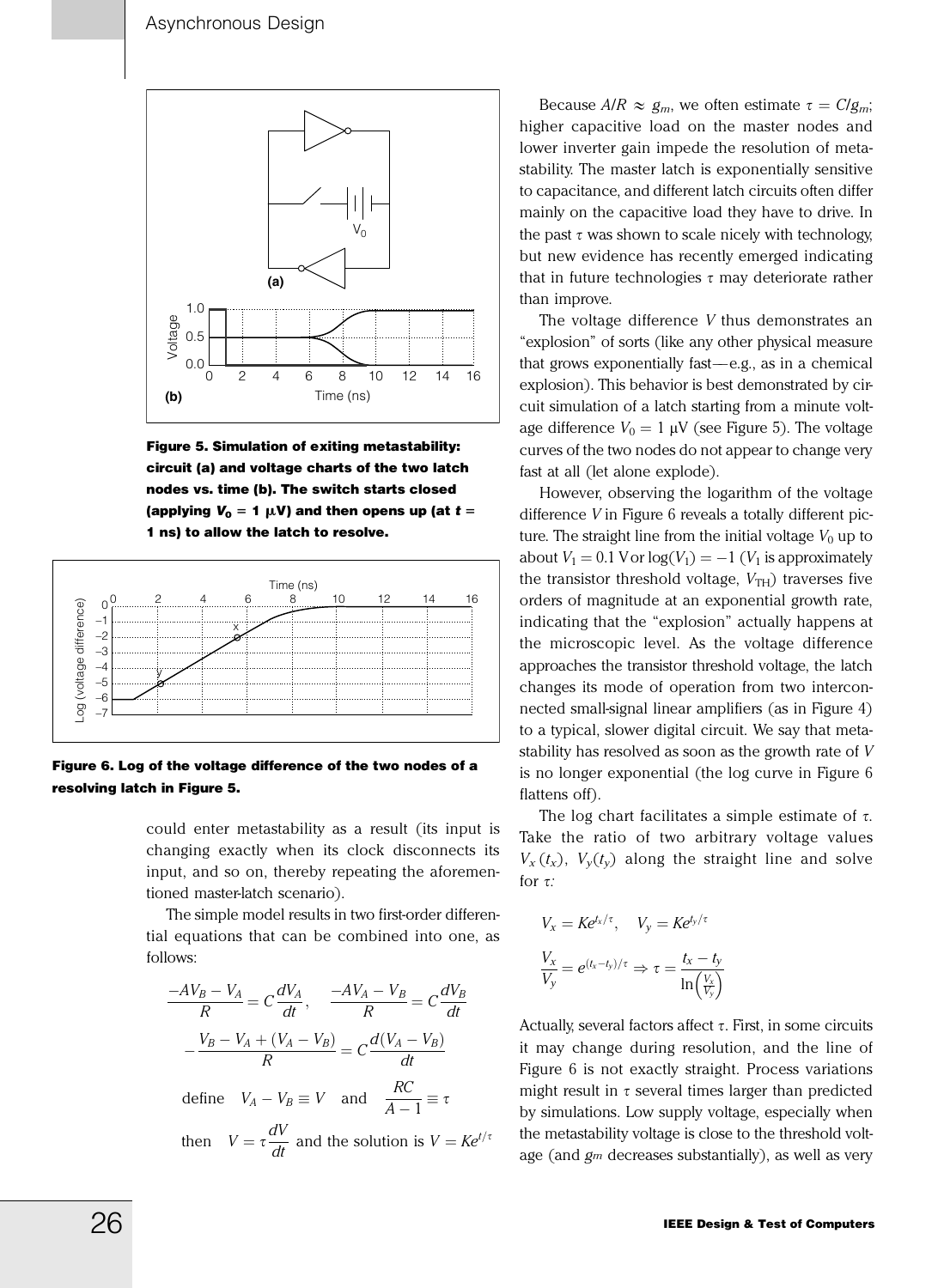

Figure 7. Simulations of metastability resolution with the starting voltage difference varying from 100 mV (left) to 10 pV (right); the lower the starting voltage, the longer resolution takes. The top chart shows voltage of the two latch nodes (the chart for  $\bm V_{\bm 0} = \bm 1$   $\bm \mu \bm V$  is the same as in Figure 5); the bottom chart shows the log of their difference (the line starting at -6 is the same as in Figure 6).

high or extremely low temperatures, could increase  $\tau$ by several orders of magnitude. These issues make the research of synchronization an interesting challenge with practical implications.

Clearly, if metastability starts with  $V = V_0$  and ends when  $V = V_1$ , then the time to exit metastability is  $t_m$ :

$$
V_1 = V_0 e^{t_m/\tau} \Rightarrow t_m = \tau \ln\left(\frac{V_1}{V_0}\right)
$$

Thus, the time to exit metastability depends logarithmically on the starting voltage  $V_0$  (and not on the fixed exit voltage  $V_1$ ), as Figure 7 clearly demonstrates.

Had we started with  $V_0 = V_1$ , then the time in metastability would be zero (the leftmost curve in Figure 7). On the other hand, if  $V_0 = 0$ , we would have waited forever, but this possibility is unlikely. In fact, the claim that ''in metastability, the two nodes of the latch get stuck in the middle and would eventually get out of there by some random process,'' which some researchers and designers often make, should be taken lightly. Two factors affect the actual initial voltage: when exactly the clock's sampling edge blocked the input and closed the latch (specifically, what the actual value of  $V$  was at that moment), and how noise might have changed that value. Observe that thermal noise is anywhere from  $1 \mu V$  to 1 mV, much higher than V in the extreme cases on the right-hand side of Figure 7. Since we don't know  $V_0$  deterministically, we don't know how long the latch will stay metastable—but we can provide a statistical estimate. Probabilistic analysis shows that if a latch is metastable at time zero, the probability it will remain metastable at time  $t>0$  is  $e^{-t/\tau}$ , which diminishes exponentially fast. In other words, even if a latch became metastable, it would resolve pretty fast.

#### Synchronization reliability

All the foregoing leads us to computing reliability. If a latch receives asynchronous inputs, we can't guarantee that it will never become metastable—in fact, we already know that it will definitely become metastable at the high rate of  $F_D F_C T_W$  (2 million times/s in the preceding example). Instead, we can compute the reliability that it will fail as a result of entering metastability. The synchronizer's whole purpose is to minimize that failure probability. Now we can finally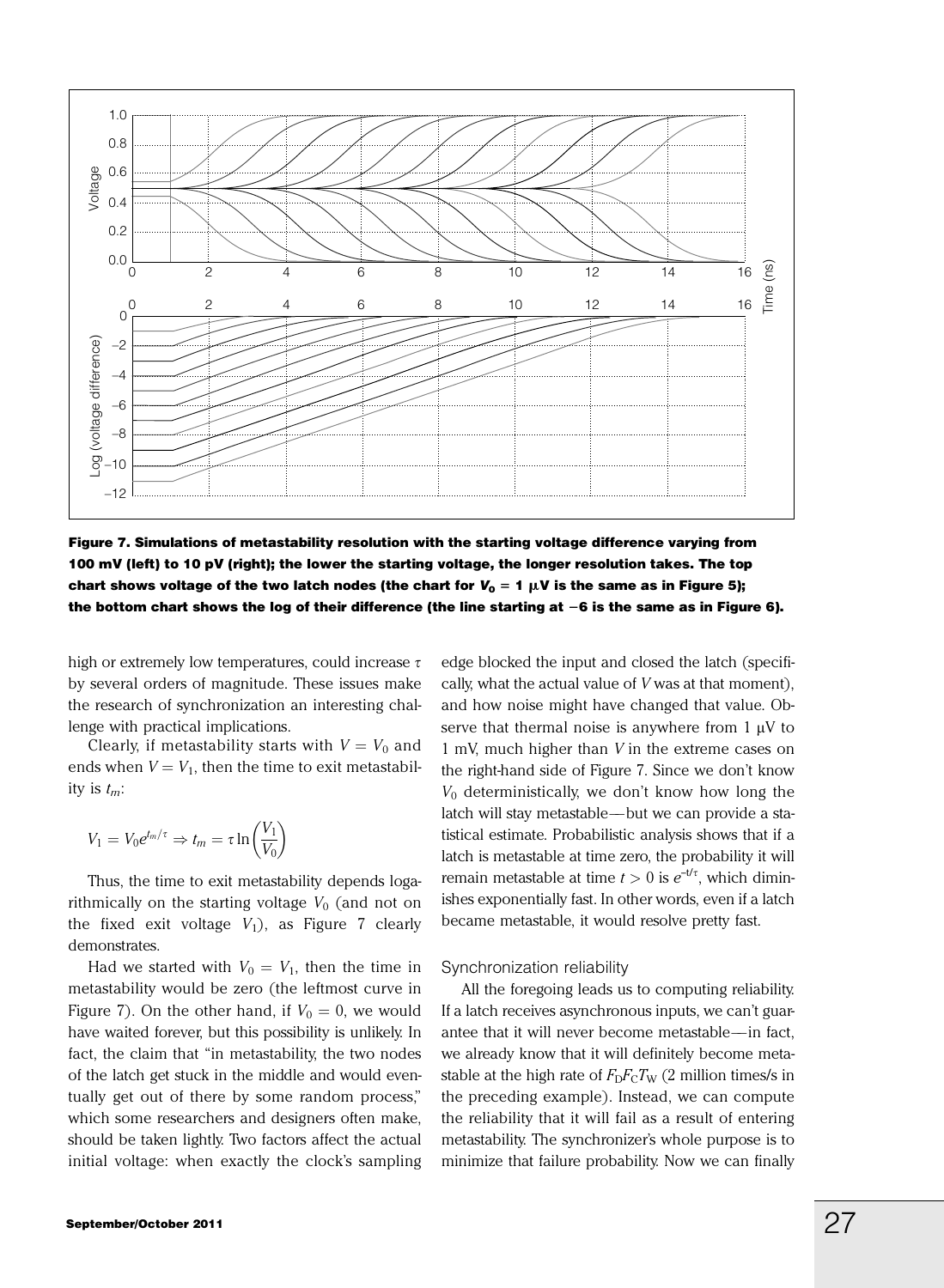

Figure 8. Two-flip-flop synchronization circuit.

define and estimate synchronization failures: we want the metastability to resolve within a synchronization period S so that we can safely sample the output of the latch (or flip-flop). Failure means that a flip-flop became metastable after the clock's sampling edge, and that it is still metastable  $S$  time later. The two events are independent, so we can multiply their probabilities:

$$
p(\text{failure}) = p(\text{enter MS}) \times p(\text{time to exit} > S)
$$

$$
= T_{\text{W}} F_{\text{C}} \times e^{-S/\tau}
$$

Now we can take advantage of the expression for the rate of entering metastability computed previously to derive the rate of expected failures:

 $Rate(\text{failures}) = T_{\text{W}}F_{\text{C}}F_{\text{D}} \times e^{-S/\tau}$ 

The inverse of the failure rate is the mean time between failures (MTBF):

$$
MTBF = \frac{e^{S/\tau}}{T_{\rm W}F_{\rm C}F_{\rm D}}
$$

Let's design synchronizers with MTBF that is many orders of magnitude longer than the expected lifetime of a given product. For instance, consider an ASIC designed for a 28-nm high-performance CMOS process. We estimate  $\tau = 10$  ps,  $T_w = 20$  ps (experimentally, we know that both parameters are close to the typical gate delay of the process technology), and  $F_C = 1$  GHz. Let's assume that data changes every 10 clock cycles at the input of our flip-flop,

and we allocate one clock cycle for resolution:  $S = T_{\rm C}$ . Plug all these into the formula and we obtain  $4\times 10^{29}$  years. (This figure should be quite safe—the universe is believed to be only  $10^{10}$  years old.)

What happens at the flip-flop during metastability, and what can we see at its output? It's been said that we can see a wobbling signal that hovers around half  $V_{\text{DD}}$ , or that it can oscillate. Well, this is not exactly the case. If node A in Figure 2 is around  $V_{DD}/2$ , the chance that we can still see the same value at Q, three inverters later (or even one inverter, if the slave latch is metastable) is practically zero. Instead, the output will most likely be either 0 or 1, and as  $V_A$  resolves, the output may (or may not) toggle at some later time. If indeed that toggle happens later than the nominal  $t_{\text{pCO}}$ , then we know that the flipflop was metastable. And this is exactly what we want to mask with the synchronizer.

## Two-flip-flop synchronizer

Figure 8 shows a simple two-flip-flop synchronization circuit (we don't call it a synchronizer yet—that comes later). The first flip-flop (FF1) could become metastable. The second flip-flop (FF2) samples Q1 a cycle later; hence  $S = T<sub>C</sub>$ . Actually, any logic and wire delays along the path from FF1 to FF2 are subtracted from the resolution time:  $S = T_{\rm C} - t_{\rm pCQ}({\rm FF1})$  –  $t_{\text{SETUP}}(\text{FF2})$  –  $t_{\text{PD}}(\text{wire})$ , and so on. A failure means that Q2 is unstable (it might change later than  $t_{\text{pCO}}$ , and we know how to compute MTBF for that event. But what really happens inside the circuit? Consider Figure 9, in which D1 switches dangerously close to the rising clock. Any one of six outcomes could result:

- (a) Q1 could switch at the beginning of clock cycle 1 and Q2 will copy that on clock cycle 2.
- (b) Q1 could completely miss D1. It will surely rise on cycle 2, and Q2 will rise one cycle later.



Figure 9. Alternative two-flip-flop synchronization waveforms.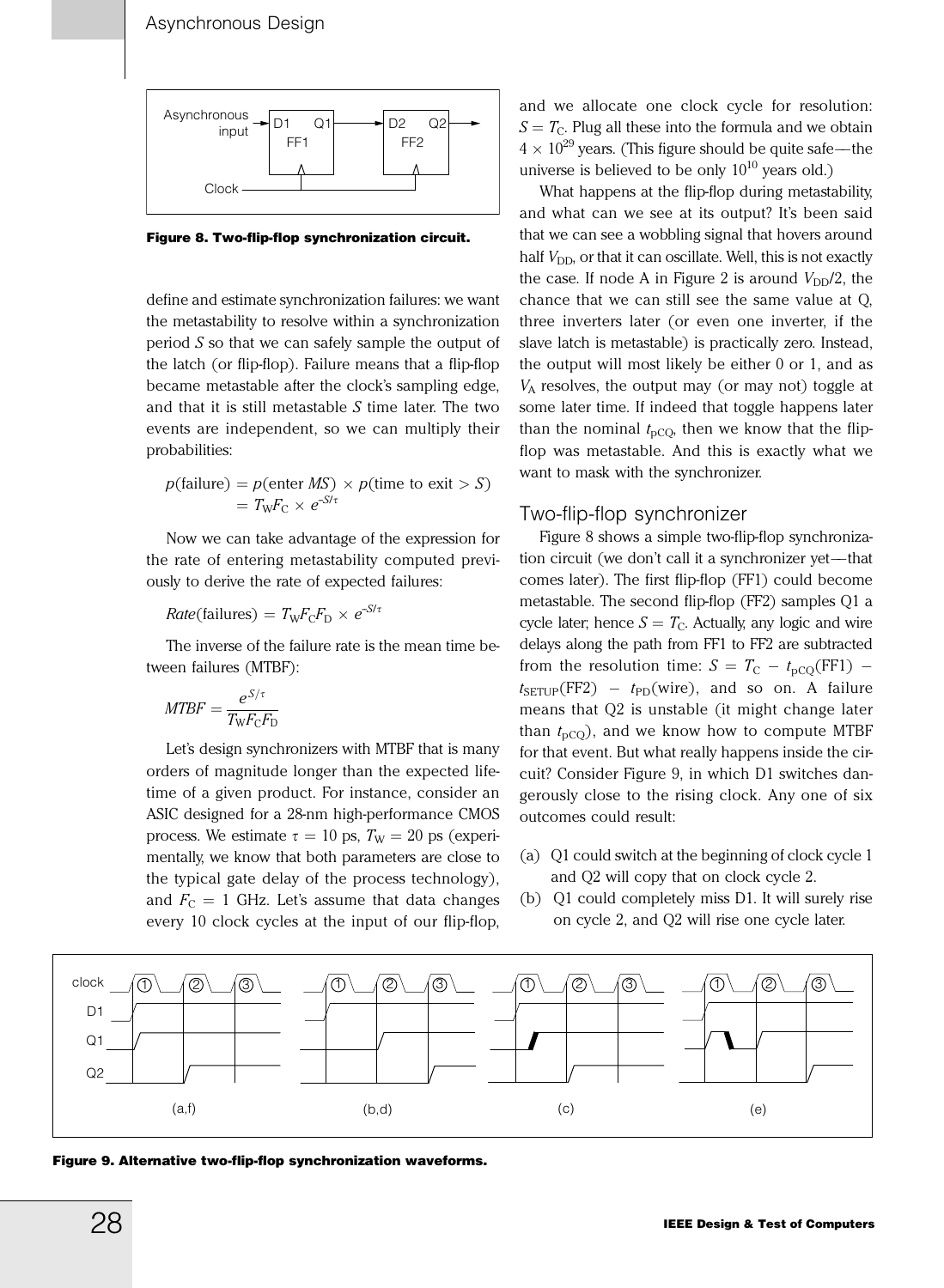- (c) FF1 could become metastable, but its output stays low. It later resolves so that Q1 rises (the bold rising edge). This will happen before the end of the cycle (except, maybe, once every MTBF years). Then Q2 rises in cycle 2.
- (d) FF1 could become metastable, its output stays low, and when it resolves, the output still stays low. This appears the same as case (b). Q1 is forced to rise in cycle 2, and Q2 rises in cycle 3.



Figure 10. Complete two-way control synchronizer (a); complete two-way data synchronizer (b).

- (e) FF1 goes metastable, and its output goes high. Later, it resolves to low (we see a glitch on Q1). By the end of cycle 1, Q1 is low. It rises in cycle 2, and Q2 rises in cycle 3.
- (f) FF1 goes metastable, its output goes high, and it later resolves to high. Q1 appears the same as case (a). Q2 rises in cycle 2.

The bottom line is that Q2 is never metastable (except, maybe, once every MTBF years). Q2 goes high either one or two cycles later than the input. The synchronization circuit exchanges the "analog" uncertainty of metastability (continuous voltage levels changing over continuous time) for a simpler "digital" uncertainty (discrete voltage levels switching only at uncertain discrete time points) of whether the output switches one or two cycles later. Other than this uncertainty, the output signal is a solid, legal digital signal.

What does happen when it really fails? Well, once every MTBF years, FF1 becomes metastable and resolves exactly one clock cycle later. Q1 might then switch exactly when FF2 samples it, possibly making FF2 metastable. Is this as unrealistic as it sounds? No. Run your clocks sufficiently fast, and watch for meltdown! Or continue reading to find out how to fight the odds.

A word of caution: the two flip-flops should be placed near each other, or else the wire delay between them would detract from the resolution time S. Missing this seemingly minor detail has made quite a few synchronizers fail unexpectedly.

This, however, is only half the story. To assure correct operation, we assume in Figure 9 that D1 stays high for at least two cycles (in cases b, d, e) so that FF1 is guaranteed to sample 1 at its input on the rising clock of cycle 2. How would the sender know how long D1 must be kept high? We have no idea how fast the sender clock is ticking, so we can't simply count cycles. To solve that, the receiver must send back an acknowledgment signal. Figure 10a shows a complete synchronizer. The sender sends req (also known as request, strobe, ready, or valid), req is synchronized by the top synchronization circuits, the receiver sends *ack* (or acknowledgment, or stall), ack is synchronized by the sender, and only then is the sender allowed to change req again. This roundtrip handshake is the key to correct synchronization.

Now we can add data that needs to cross over, as in Figure 10b. The sender places data on the bus going to the right, and raises req. Once the receiver gets wind of req (synchronized to its clock), it stores the data and sends back ack. It could also send back data on the bus going to the left. When the sender receives ack, it can store the received data and also start a new cycle.

Note that the synchronizer doesn't synchronize the data—rather, it synchronizes the control signals. Attempts to synchronize the data bit by bit usually lead to catastrophic results; even if all data lines toggle simultaneously, some bits might pass through after one cycle, while others might take two cycles because of metastability. Beware: that's a complete loss of data. Another forbidden practice is to synchronize the same asynchronous input by two different parallel synchronizers; one might resolve to 1 while the other resolves to 0, leading to an inconsistent state. In fact, that was the problem that grounded the J spacecraft ...

The two-flip-flop synchronizer comes in many flavors. As Figure 11a shows, when using slow clocks,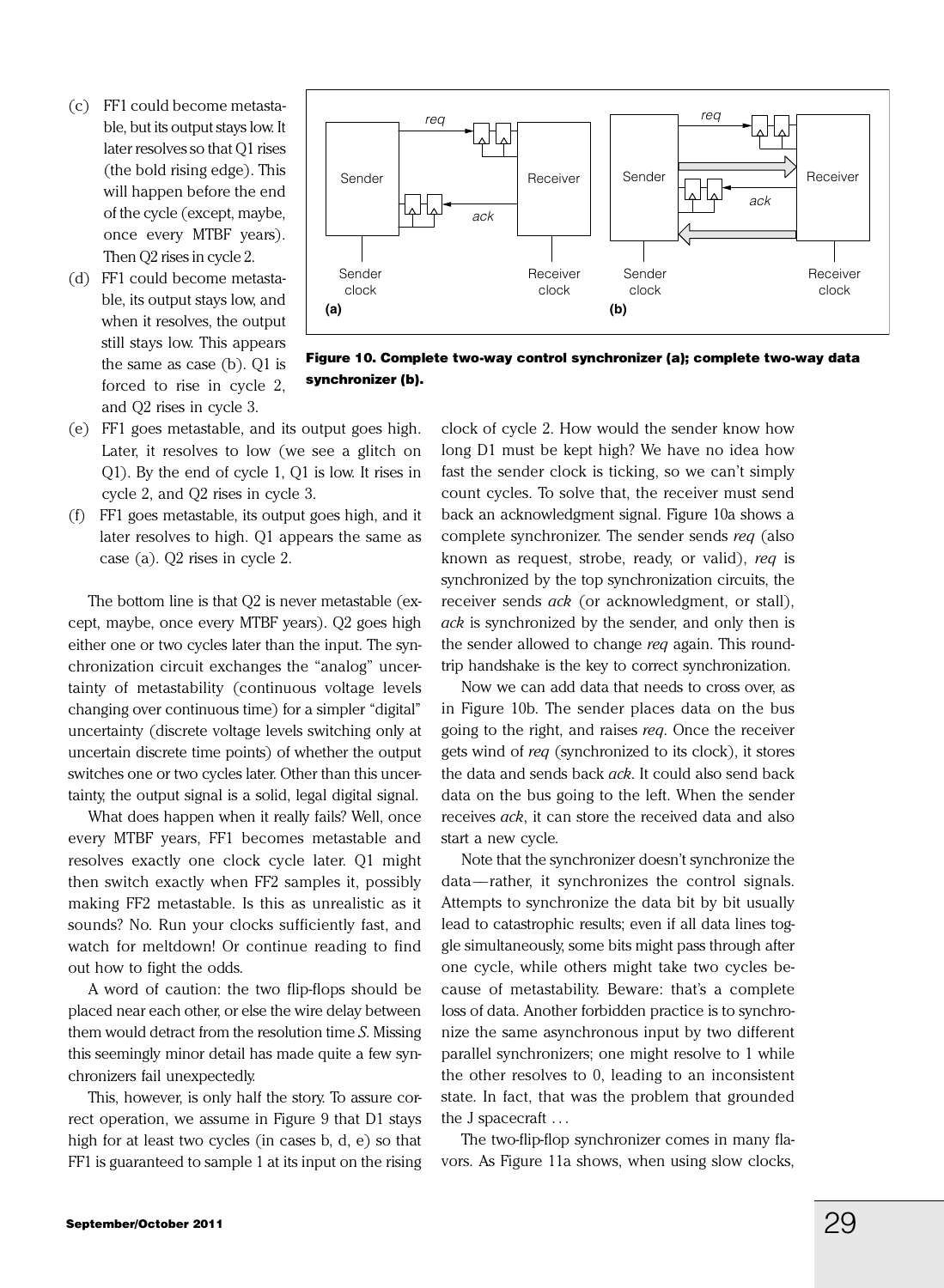

Figure 11. Variations on the theme of multi-flip-flop synchronization: half-cycle resolution for a very slow clock—the receiver in (a)—or three flip-flops enabling two cycles of resolution for the fast clocks and extreme conditions—the sender in (b). Because the sender and receiver could operate at widely different frequencies, different solutions might be appropriate.

resolution of less than half a cycle could suffice in the receiver side. In other cases, two flip-flops might not be enough. The clock may be fast (e.g., on processors that execute faster than 1 GHz), the supply voltage may go very low (especially in near-threshold designs), and the temperature may rise above 100 °C or drop far below freezing (for example, in a phone that will be used outdoors on a Scandinavian winter night or in a chip on the outside of an aircraft). For instance, if  $S = T_{\rm C}$ ,  $F_{\rm C} = 1$  GHz,  $F_{\rm D} = 1$  kHz (now we're being conservative), and due to low voltage and high temperature  $\tau = 100$  ps and  $T_W = 200$  ps, the MTBF is about one minute. Three flip-flops (the sender side in Figure 11b) would increase the MTBF a bit, to about one month. But if we use four flip-flops,  $S = 3 T_C$ and the MTBF jumps to 1,000 years. Caution and careful design is the name of the game here.

Unique flip-flops designed especially for synchronization are more robust to variations in process, voltage, and temperature. Some use current sources to enhance the inverter gain; others sample multiple times and actively detect when synchronization is successful. The avid designer with the freedom to use nonstandard circuits can take advantage of such inventions, but typical ASIC and FPGA designers are usually constrained to using only standard flip-flops and will have to follow the usual, well-beaten path.

Another cause for concern is the total number of synchronizers in the design, be it a single chip or a system comprising multiple ASICs. MTBF decreases roughly linearly with the number of synchronizers. Thus, if your system uses 1,000 synchronizers, you should be sure to design each one for MBTF at least three orders of magnitude higher than your reliability target for the entire system.

Similar concepts of synchronization are used for signals other than data that cross clock domains. Input signals might arrive at an unknown timing. The trailing edge of the reset signal and of any asynchronous inputs to flip-flops are typically synchronized to each clock domain in a chip. Clock-gating signals are synchronized to eliminate clock glitches when the clocks are gated or

when a domain switches from one clock to another. Scan test chains are synchronized when crossing clock domains. These applications are usually well understood and are well supported by special EDA tools for physical design.

The key issues, as usual, are latency and throughput. It may take two cycles of the receiver clock to receive req, two more cycles of the sender clock to receive ack, and possibly one more on each side to digest its input and change state. If req and ack must be lowered before new data can be transferred, consider another penalty of  $3 + 3$  cycles. (No wonder, then, that we used  $F<sub>D</sub>$  much lower than  $F<sub>C</sub>$  in the previous examples.) This slow pace is fine for many cases, but occasionally we want to work faster. Luckily, there are suitable solutions.

## Two-clock FIFO synchronizer

The most common fast synchronizer uses a twoclock FIFO buffer as shown in Figure 12. Its advantages are hard to beat: you don't have to design it (it's typically available as a predesigned library element or IP core), and it's (usually) fast. The writer places data on the input bus and asserts wen (write enable); if full is not asserted, the data was accepted and stored. The reader asserts ren (read enable), and if empty is not asserted then data was produced at the output. The RAM is organized as a cyclic buffer. Each data word is written into the cell pointed to by the write pointer and is read out when the read pointer reaches that word. On write and on read, the write pointer and the read pointer are respectively incremented.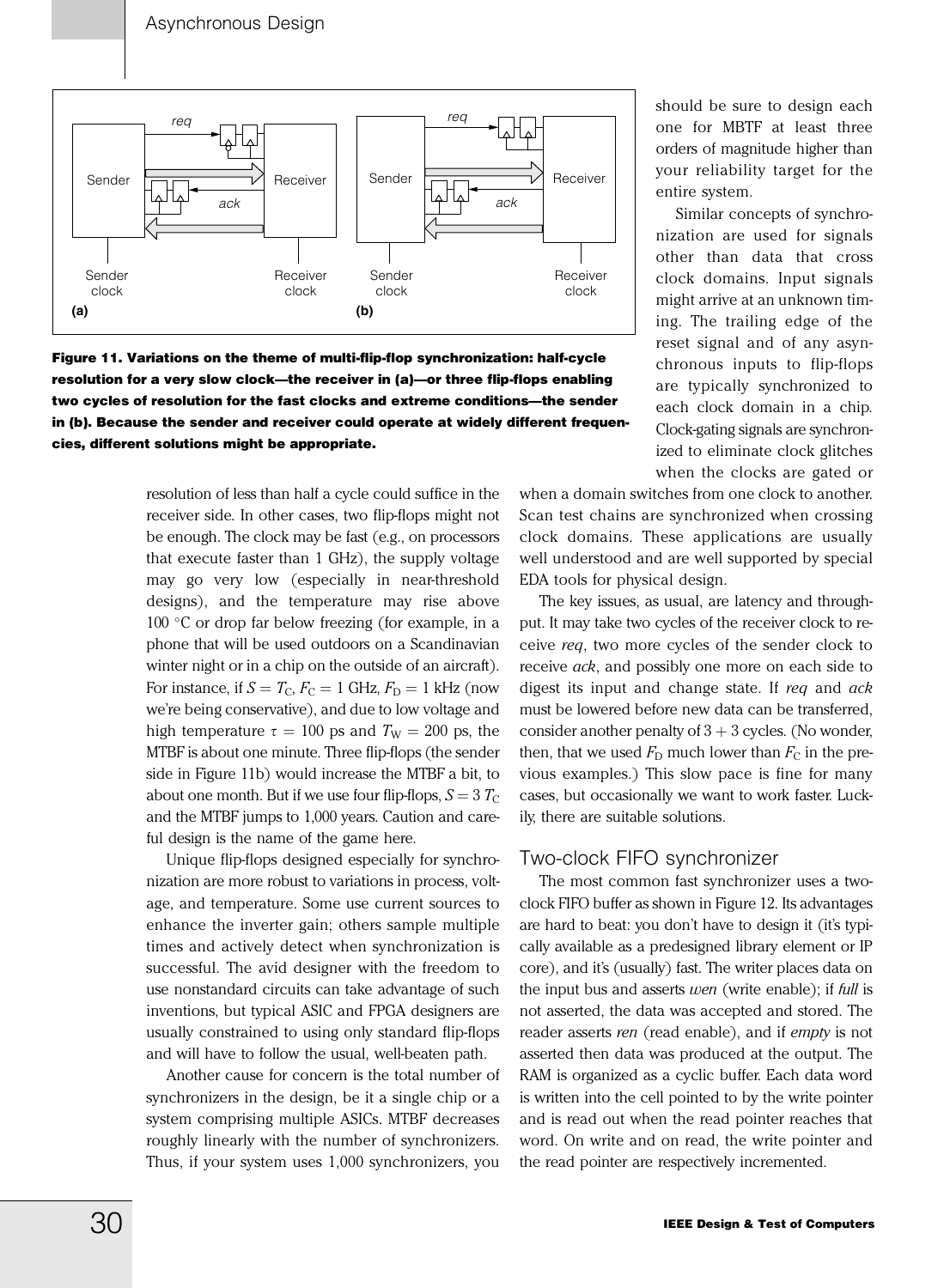When the read pointer points to the same word as the write pointer, the FIFO buffer is empty. To determine that, the two pointers must be compared. However, they belong to two different clock domains—thus, the write pointer has to be synchronized with *rclk* (read clock) when compared (on the right in Figure 12). That's where the synchronization is; it's applied to the pointers, rather than to the data. That's also where latency is incurred. When a new data word is written into an empty FIFO buffer, it



Figure 12. Two-clock FIFO synchronizer. It contains two separate clock domains and synchronizes pointers rather than data.

might take one or two additional rclk cycles before the new write pointer passes through the synchronizer and deasserts *empty*. But when the two pointers are far from each other, no synchronization latency is incurred; data latency is still there. When the RAM holds  $k$  words, a newly inserted word will stay there for at least k rclk cycles before it is read out. Incidentally, the pointers are usually maintained in Gray code so that only a single bit at a time changes in the synchronizer.

The FIFO solution usually works. It is nontrivial to design, but it's often available in libraries and elsewhere. The key question for the user of a library FIFO buffer is how large the RAM should be (how deep should the buffer be). The common approach says "when in doubt, double it." You might think that the life of the FPGA designer is less complex heresimply use trial and error. However, an FPGA has occasionally failed in mission because of a too-short FIFO buffer. Care is needed here.

The two-clock FIFO synchronizer, as well as a mixed-timed FIFO synchronizer interfacing a clock domain to an asynchronous (clockless) circuit, are used in a network on chip (NoC) that offers connectivity among many modules on a chip and also assumes full responsibility for synchronization. This is a refreshing idea: let someone else—the NoC vendor or designer--integrate your chip and take care of all clock domain crossings.

There are other fast synchronizers, which require a higher design effort than simply using the common FIFO synchronizer. The faster they are, the more complex the circuit. Most cases can be solved effectively with a good FIFO synchronizer. Two special cases are



Figure 13. Mesochronous synchronizer. Read and write clocks share the same frequency but differ on phase. The reader ring counter selects the oldest available data word.

discussed next: one involves mesochronous clock domains; the other, synchronizing over long distance.

# Mesochronous, multisynchronous, periodic, and rational synchronizers

Two mesochronous clock domains tick to the same frequency, but their relative phase is unknown in advance. They are typically driven by the same clock, but no attempt is made to balance the two clock trees relative to each other (such balancing might incur a heavy penalty in area and power). Once started, their relative phase remains stable. Figure 13 shows a common example: input X is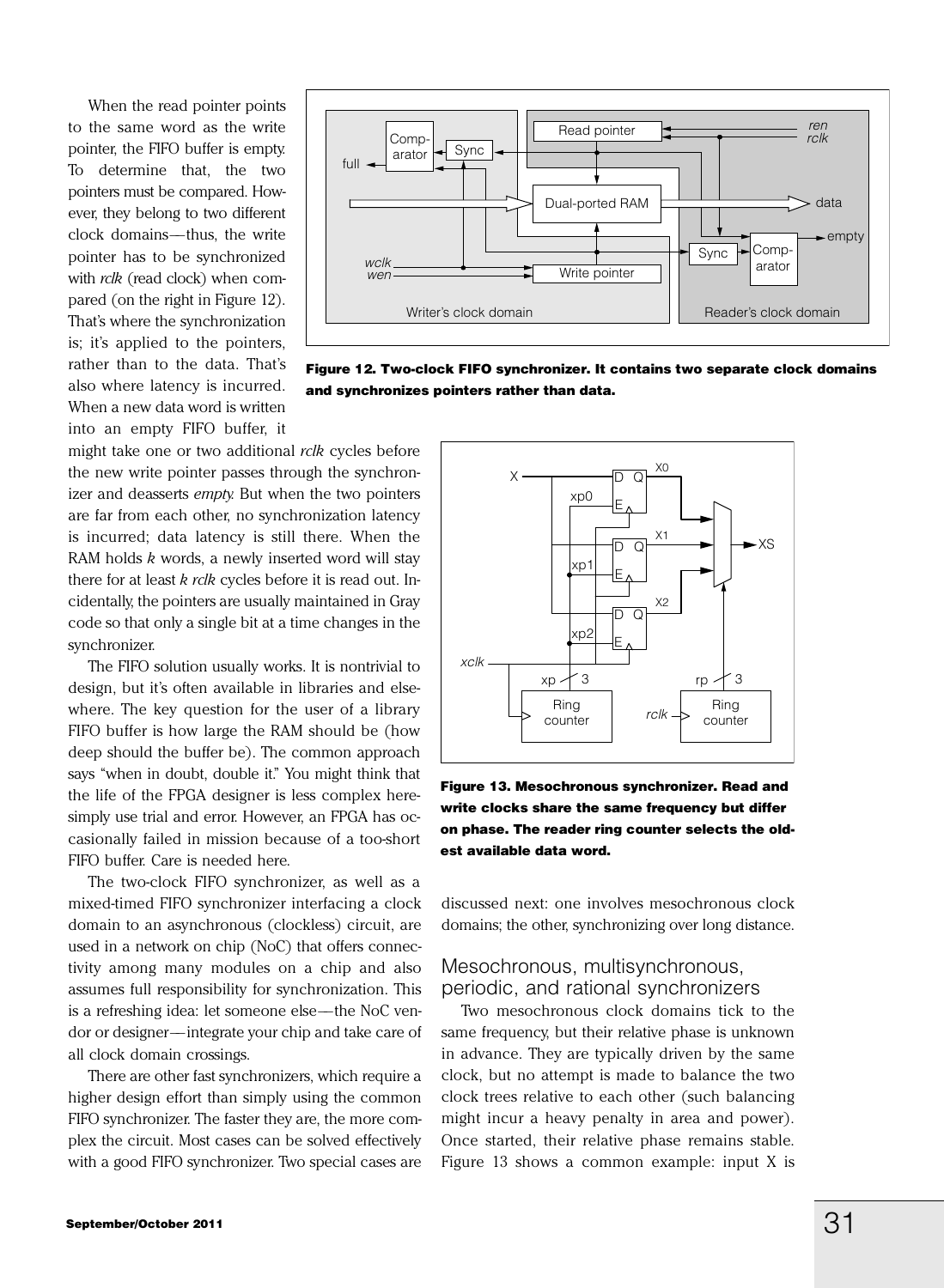

Figure 14. Conflict detector for multisynchronous synchronization.



Figure 15. Synchronizer for multisynchronous domains.

sampled by each of the three registers in turn, and the oldest available sample is channeled to the output. The key question is how to set up the two counters, depending on the relative phase. The previously discussed two-clock FIFO synchronizer (with at least four stages) can also do the job. It should incur a one- or two-cycle synchronization latency at start-up, but thereafter the data latency is the same as in Figure 13. As an added advantage, the two-clock FIFO synchronizer enables back pressure; when the receiver stops pulling data out, the sender is signaled full and can stall the data flow.

It turns out that mesochronous clock domains are not always mesochronous. The paths taken by a global clock to the various domains may suffer delay changes during operation, typically due to temperature and voltage changes. These drifts are typically slow, spanning many clock cycles. This could lead to domains operating at the same frequency but at slowly changing relative phases. Such a relationship is termed multisynchronous, to distinguish this case from mesochronous operation. Synchronizers for multisynchronous domains need to continuously watch out for phase drifts and adapt to them. Figure 14

shows a conflict detector, which identifies when the sender and receiver clocks, xclk and rclk, are dangerously within one  $\delta$  of each other (see the waveform on the right-hand side of Figure 14). A useful value of  $\delta$  is at least a few gate delays, providing a safe margin.

The synchronizer (see Figure 15) delays the clock of the first receiver register by  $t_{\text{KO}}$ (keep-out delay) if and only if

xclk is within  $\delta$  of rclk, as demonstrated by the waveform. This adjustment is made insensitive to any metastability in the conflict detector because the phase drift is known to be slow. Typically, the delay is changed only if the conflict detector has detected a change for a certain number of consecutive cycles, to filter out back-and-forth changes when xclk hovers around *rclk*  $\pm \delta$ . As before, the designer should also consider whether a simpler two-clock FIFO synchronizer could achieve the same purpose. Incidentally, in addition to on-chip clock domain crossings, multisynchronous domains exist in phase-adaptive SDRAM access circuits and in clock and data recovery circuits in high-speed serial link serializer/ deserializer (SerDes) systems.

A similar keep-out mechanism could be applied when synchronizing periodic clock domains. Periodic clocks are unrelated to each other—they are neither mesochronous nor are their frequencies an integral multiple of each other. Hence, we can expect that every few cycles the two clocks might get dangerously close to each other. But the conflict detector of Figure 14 is too slow to detect this on time (it could take  $k + 2$  cycles to resolve and produce the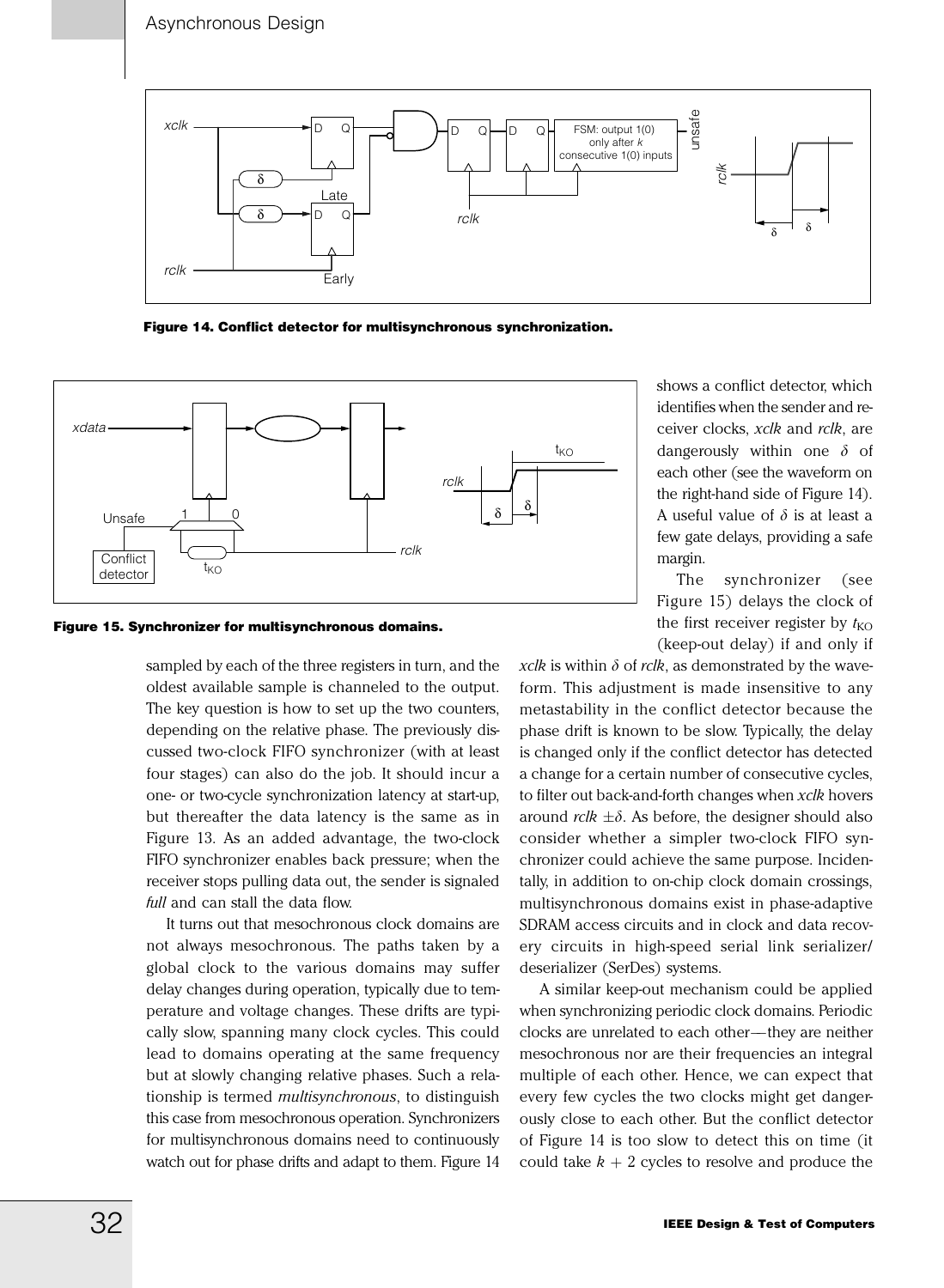unsafe signal). Luckily, since the clock frequencies are stable, we can predict such conflicts in advance. A number of predictive synchronizers have been proposed, but they tend to be complex, especially in light of the fact that the two-clock FIFO synchronizer might be suitable.

Another similar situation is that of rational clocks, wherein the two frequencies are related by a ratio known at design time (e.g., 1:3 or 5:6). In that case, determining danger cycles is simpler than for periodic clocks with unknown frequencies, and a simple logic circuit could be used to control the clock delay selector of Figure 15.

Different situations call for specific synchronizers that might excel given certain design parameters, but the conservative designer might well opt for the simpler, safer, commonly available two-clock FIFO synchronizer described earlier.

#### Long-distance synchronization

What is a long distance, and what does it have to do with synchronizers? When we need to bridge the frequency gap between two clock domains placed so far apart that the signals take close to a clock cycle or even longer to travel between them, we face a new risk. The designer can't rely on counting cycles when waiting for the signal to arrive $$ process, voltage, and temperature variations as well as design variations (such as actual floor plan or placement and routing) might result in an unknown number of cycles for traversing the interconnecting wires.

The simplest (and slowest) approach is to stretch the simple synchronizers of Figure 10 over the distance. It's slow because, when using return-to-zero signaling on req, four flight times over the distance are required before the next data word can be sent. We should guarantee—for example, by means of timing constraints—that when req has been synchronized (and the receiver is ready to sample its data input), the data word has already arrived. Such a procedure is not trivial when req and the data wires are routed through completely different areas of the chip. This safety margin requirement usually results in even slower operation.

Using fast asynchronous channels somewhat mitigates the performance issue. Data bits are sent under the control of proper handshake protocols, and they're synchronized when reaching their destination. The downside is the need for special

IP cores, because asynchronous design is rarely practiced and isn't supported by common EDA tools.

Although the physical distance bounds the latency, throughput over long channels can be increased if we turn them into pipelines. But multistage pipelines require clocks at each stage, and it's not clear which clocks should be used in a multiclock-domain chip. When the data sent from Clock1 to Clock10 is routed near the areas of Clock2, Clock3, ..., Clock9—all unrelated to either Clock1 or Clock10-which clocks do we use along the road? Some designs have solved it simply by clocking the pipes at the fastest frequency available on chip, but that solution is power hungry.

The ultimate solution might lie in employing a NoC. The network infrastructure is intended to facilitate multiple transfers among multiple modules, over varying distances, to support varying clock frequencies. Asynchronous and synchronizing NoCs have been devised to address these issues and especially to provide complete synchronization while interfacing each source and destination module.

#### Verification

Since the design of proper synchronization is such an elusive goal, verification is essential. But, for the same reason, verification is difficult and unfortunately doesn't always guarantee a correct solution.

Circuit simulations, such as that shown in Figure 3, are useful for analyzing a single synchronizer but ineffective in proving that many synchronizations in a large SoC would all work correctly. An interesting simulation-based verification method has been developed at the logic level. Recall from the two-flip-flop synchronizer discussion that a good synchronizer should contain all level and timing uncertainties, replacing them with the simpler logic uncertainty of when a signal crosses over—it could happen in one cycle or in the next one. Assuming that we have selected a good synchronizer, we can facilitate logic verification by replacing the synchronizer with a special synchronous delay block that inserts a delay of either  $k$  or  $k + 1$  cycles at random. Although this approach leads to a design space of at least  $2^n$ cases if there are  $n$  synchronization circuits, it is still widely used and is effective in detecting many logic errors (but not all of them—it wouldn't have helped the J spacecraft designers, for instance).

There are several EDA verification software tools, commonly called clock-domain-crossing (CDC) checkers, which identify and check all signals that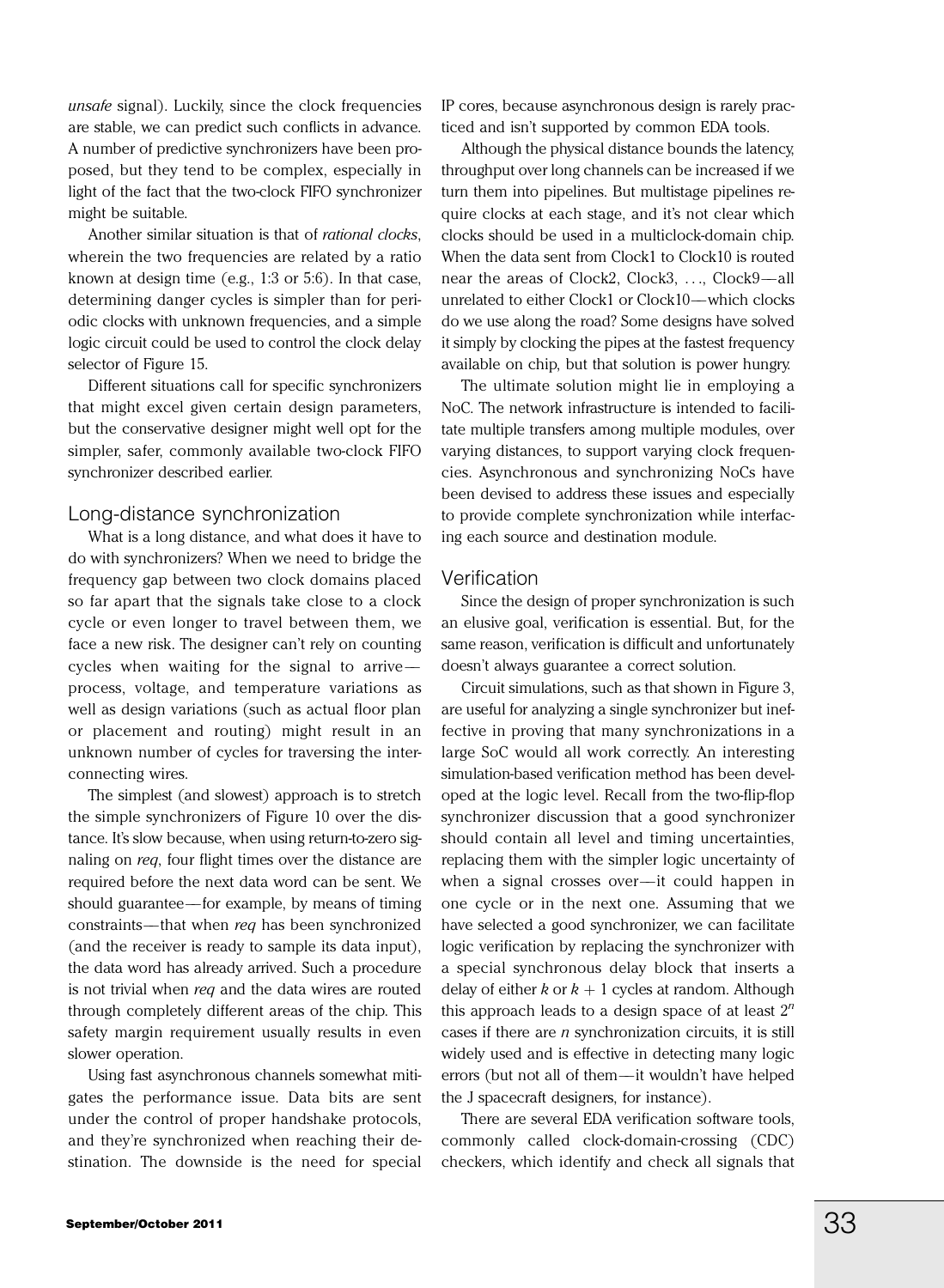# Literature Resources on Metastability

Synchronizers have been used as early as Eckert and Mauchly's ENIAC in the 1940s, but the first mathematical analysis of metastability and synchronizers was published in  $1952$ ,<sup>1</sup> and the first experimental reports of metastability appeared in  $1973.<sup>2</sup>$  Other early works included those by Kinniment and Woods, $3$  Veendrick, $4$ Stucki and  $Cox$ ,<sup>5</sup> and Seitz. $6$  An early tutorial was published by Kleeman and Cantoni in 1987.<sup>7</sup> Two books-by Meng<sup>8</sup> and by Kinniment<sup>9</sup>—and two chapters in a book by Dally and Poulton<sup>10</sup> were published on these topics. Several researchers have analyzed synchronizers,<sup>11-13</sup> and others have reported on metastability measurements.<sup>14-16</sup> Beer et al. also observed that metastability parameters such as  $\tau$  may deteriorate with future scaling, renewing concerns about proper synchronizer design.

Several researchers have described various methods for synchronizer simulation.<sup>11,12,17,18</sup> Cummings detailed practical methods of creating two-clock FIFO synchronizers,<sup>19</sup> and Chelcea and Nowick proposed mixed synchronous/asynchronous FIFO synchronizers-for example, for NoCs. $^{20}$  Dobkin et al.,<sup>21</sup> as well as Dobkin and Ginosar,<sup>22</sup> described fast synchronizers. Zhou et al. $^{23}$  and Kayam et al. $^{24}$  presented synchronizers that are robust to extreme conditions, improving on an earlier patent idea.<sup>25</sup> Ginosar and Kol discussed an early version of multisynchronous synchronization.<sup>26</sup> Ginosar described synchronizer errors and misperceptions.<sup>27</sup> Frank et al.<sup>28</sup> and Dobkin et al.<sup>29</sup> presented examples of formal synchronizer verification. Finally, Beigné et al. discussed employing a NoC to solve all synchronization issues.<sup>30</sup>

#### **References**

- 1. S. Lubkin, "Asynchronous Signals in Digital Computers," Mathematical Tables and Other Aids to Computation (ACM section), vol. 6, no. 40, 1952, pp. 238-241.
- 2. T.J. Chaney and C.E. Molnar, ''Anomalous Behavior of Synchronizer and Arbiter Circuits," IEEE Trans. Computers, vol. C-22, no. 4, 1973, pp. 421-422.
- 3. D.J. Kinniment and J.V. Woods, ''Synchronization and Arbitration Circuits in Digital Systems,'' Proc. IEE, vol. 123, no. 10, 1976, pp. 961-966.
- 4. H.J.M. Veendrick, ''The Behavior of Flip-Flops Used as Synchronizers and Prediction of Their Failure Rate," IEEE J. Solid-State Circuits, vol. 15, no. 2, 1980, pp. 169-176.
- 5. M. Stucki and J. Cox, ''Synchronization Strategies,'' Proc. 1st Caltech Conf. VLSI, Caltech, 1979, pp. 375-393.
- 6. C. Seitz, ''System Timing,'' Introduction to VLSI Systems, chapter 7, C. Mean and L. Conway, eds., Addison-Wesley, 1979.
- 7. L. Kleeman and A. Cantoni, ''Metastable Behavior in Digital Systems,'' IEEE Design & Test, vol. 4, no. 6, 1987, pp. 4-19.
- 8. T. H.-Y. Meng, Synchronization Design for Digital Systems, Kluwer Academic Publishers, 1991.
- 9. D.J. Kinniment, Synchronization and Arbitration in Digital Systems, Wiley, 2008.
- 10. W.J. Dally and J.W. Poulton, Digital System Engineering, Cambridge Univ. Press, 1998.
- 11. C. Dike and E. Burton, ''Miller and Noise Effects in a Synchronizing Flip-Flop," IEEE J. Solid-State Circuits, vol. 34, no. 6, 1999, pp. 849-855.

cross from one domain to another. Using a variety of structural design rules, they are helpful in assuring that no such crossing remains unchecked. Some assess overall SoC reliability in terms of MTBF. At least one tool also suggests solutions for problematic crossings in terms of synchronizer IP cores.

THIS SHORT TUTORIAL has been an attempt to present both the beauty and the criticality of the subject of metastability and synchronizers. For more than 65 years, many researchers and practitioners have shared the excitement of trying to crack this tough nut. The elusive physical phenomena, the mysterious mathematical treatment, and the challenging engineering solutions have all contributed to making

this an attractive, intriguing field. The folklore, the myths, the rumors, and the horror stories have added a fun aspect to a problem that has been blamed for the demise of several products and the large financial losses that resulted. Fortunately, with a clear understanding of the risks, respect for the dangers, and a strict engineering discipline, we can avoid the pitfalls and create safe, reliable, and profitable digital systems and products.

## Acknowledgments

Chuck Seitz wrote the seminal chapter 7 of the VLSI "bible" (Introduction to VLSI Systems) and got me started on this. The late Charlie Molnar